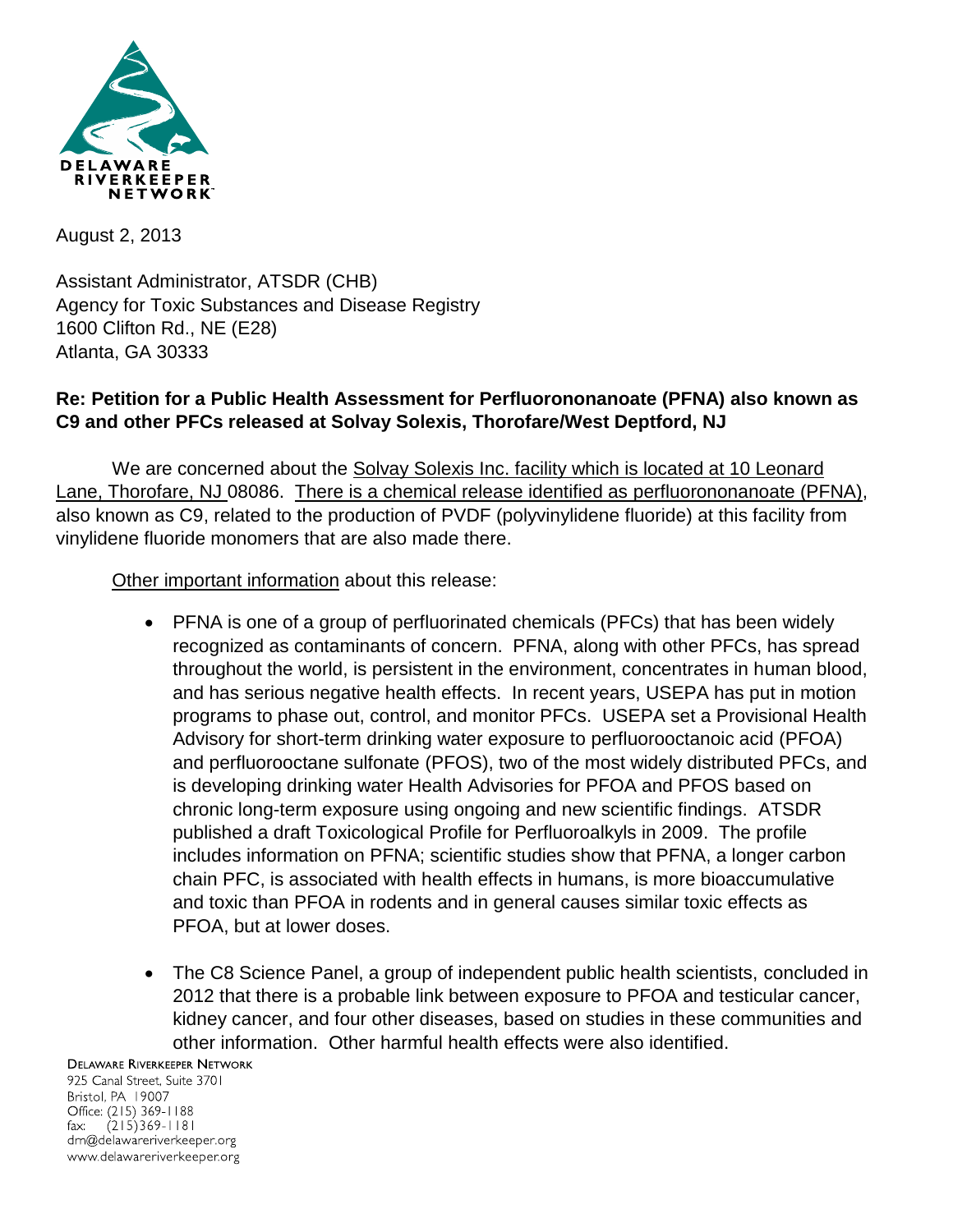- New Jersey Department of Environmental Protection (NJDEP) issued an Occurrence Study for PFOA in New Jersey public drinking water in 2007 and established a PFOA drinking water guidance level of 0.04 ppb based on lifetime health effects. In 2009 NJDEP conducted a second occurrence study on PFCs, including PFNA, but the report has not been released yet.
- Many scientific studies are underway or have been conducted on PFCs, their use, presence in the environment, toxic effects, and related health concerns. A recent report by Rockwell (April 2013), shows immunotoxic effects in mice from PFNA. As reviewed in the Rockwell paper, PFNA also causes other effects in animals including liver toxicity, decreased survival and developmental effects in pups, and male-specific reproductive toxicity. PFNA has been associated with increased cholesterol, including LDL (bad) cholesterol in humans. Another study published in 2007 found PFNA and several other PFCs in the blood serum of more than 98% of U.S. residents tested, and showed that the blood serum level of PFNA increased in the period studied while other perfluorinated compounds did not. Rockwell (April 2013) discusses concerns about those people with higher than average blood serum levels due to individual variations or occupational exposures.
- PFNA and other PFCs have been found at very high levels in the Delaware River starting from River Mile 88/90 through River Mile 50; PFNA was extraordinarily high, and was the PFC with the highest concentrations found in the surveys (DRBC 2012). Perfluoroundecanoic acid (PFUnA, C11) was also detected in the Delaware River at these locations The DRBC survey found PFCs in fish flesh with the highest concentrations at River Mile 80 and 91 for PFNA and PFUnA. Graphics from the DRBC presentation are attached. (Attachment 1)
- PFNA was found at 96 ng/L in 2009 in a raw groundwater sample taken from Paulsboro Water Department water supply system by NJDEP for a PFC occurrence study. This is an extremely high level of PFNA. It is not only the highest level of PFNA found in New Jersey, but a literature search turned up no values as high as this in drinking water anywhere. A copy of the NJDEP data is attached. (Attachment 2) Another public water supply system in the vicinity also had very high levels of PFNA (up to 72 ng/L) in raw well water (Post 2012). These water samples were not tested for PFUnA.
- Solvay Solexis manufactures fluorocarbons and fluoroelstomers at its facility located in West Deptford/Thorofare New Jersey, about two miles from Paulsboro and near Delaware River Mile 90. Prior to Solvay Solexis, the plant was owned and operated by Pennwalt who began manufacturing fluorocarbons at this site in the 1970's, followed by two other firms before the Solvay Group bought it in 2002. In 1985, Pennwalt filed a patent (US Patent 4,569.978) as the original user of Surflon S111, a fluorinated surfactant. EPA's Region 2 Fact Sheet on Solvay Solexis Polymers USA LLC is attached. (Attachment 3) It states that new operations to manufacture vinylidene fluoride monomers, fluoropolymers, and fluorocarbons began in this same year, 1985. PFNA (also known as APFN or C9) is the main component of Surflon S111, with lesser amounts of longer chain perfluorinated compounds C11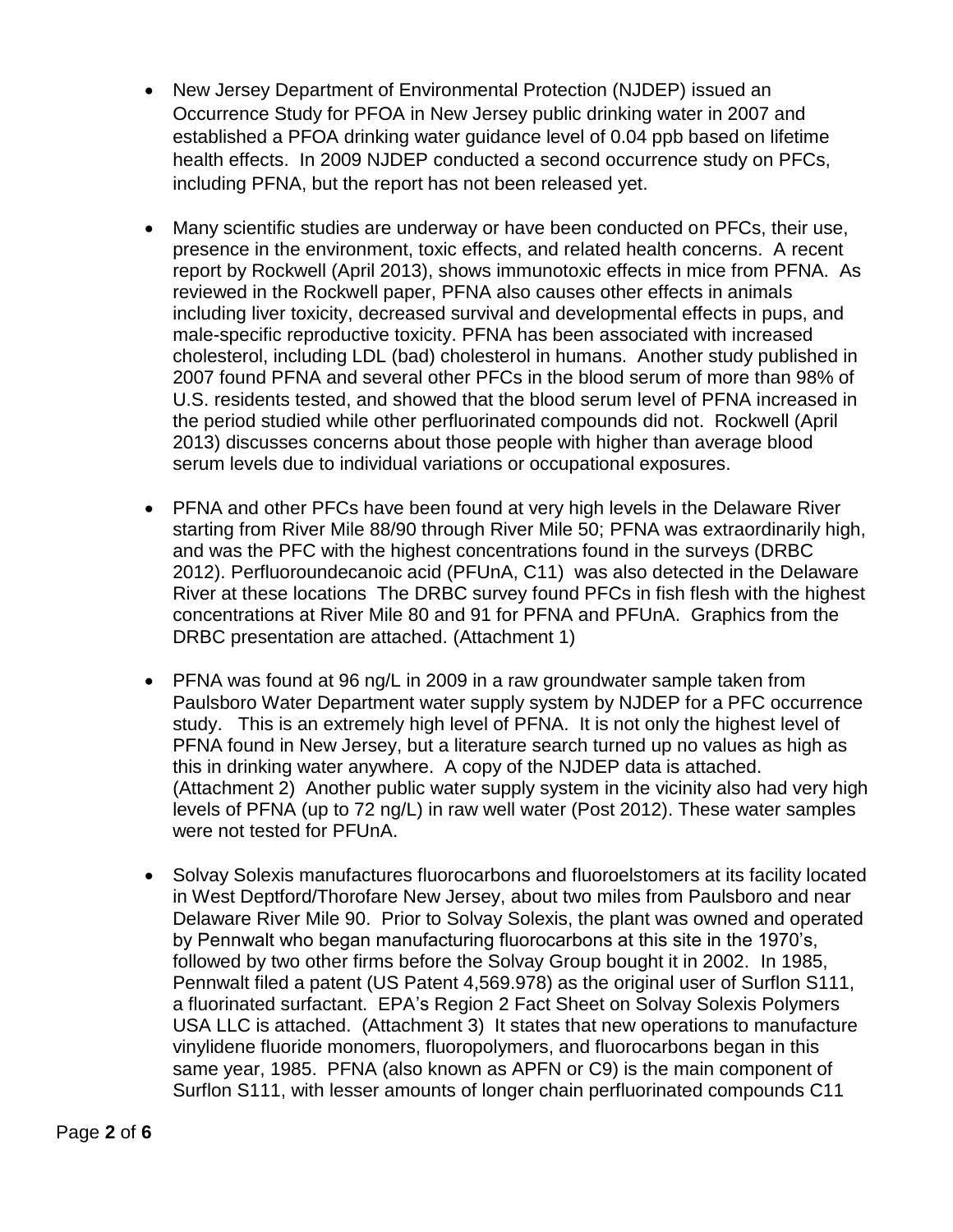and C13. PFNA is used to make PVDF (polyvinylidene fluoride) from vinylidene fluoride monomers, in the same way that PFOA is used to make PTFE (DuPont's Teflon). PFNA and PFOA act to "solubilize fluoromonomers to facilitate their aqueous polymerization". (Prevedouros 2006)

- The second highest production capacity for PVDF (2002) in the world was found at Solvay Solexis in Thorofare at 7.7 ktonne/year. Even if not operating at full capacity, PFNA was used extensively at the Solvay Solexis facility in West Deptford/Thorofare and thousands of metric tons of PVDF were produced. Of the three commercial PFCA products analyzed, only Surflon S111 contains a significant amount of PFNA. This results in up to several metric tons of PFNA emitted yearly at the Solvay facility, calculated at approximately 60% emitted during the manufacture of PVDF. (Prevedouros 2006) Attached is a graphic illustrating the Mass Balance of PFNA with 62.7% released as wastewater and 25-32% released as exhausted air; only 3-10% is released into the product. (USEPA, Report from Solvay Solexis, 2008) (Attachment 4)
- The extremely high levels of PFUnA (C11) found in fish flesh further point to Solvay Solexis as a source of the PFC contamination, because PFUnA is found in the Solvay Solexis' patented Surflon S111 manufactured and used at the West Deptford/Thorofare site. Further, the elevated levels of PFUnA in Delaware River water, in contrast to other locations where PFUnA was sampled for by the DRBC, also point to the Solvay Solexis site as a likely source. (DRBC 2012) This additional information can be considered to be another likely "marker" for Solvay's discharged chemicals. PFUnA was not tested in the drinking water wells in this vicinity where high levels of PFNA were found.
- Surface water results show extremely high levels of PFNA as you move downstream on the river from River Mile 90, the approximate location of the Solvay Solexis facility. PFCs used in manufacturing are emitted to both air and water, and PFOA has been shown to contaminate groundwater many miles away through air transport. Therefore, contamination of the environment could be through various pathways from the site -- air transport as well as release to water and soil.
- Even if less is emitted today due to recycling and release reduction efforts, the characteristic persistence of PFNA and all PFCs in the environment poses a substantial threat from historic and legacy pollution at the Solvay Solexis site. In other words, because PFNA does not degrade in the environment, the pollution is persistent in the soil and groundwater from years of use. This means aquifers that supply drinking water will remain contaminated, exposing those who consume their waters. Also, groundwater feeds the base flow of surface waterways so PFNA can continue to discharge from the Solvay site to nearby streams such as Mantua Creek and/or the Delaware River.

Other people who may be concerned about this issue include Environmental Justice advocates who are concerned about the overburdening of communities with environmental stresses. Thorofare, West Deptford, and Paulsboro are bearing a large burden due to the potential public health impacts of PFNA. EPA's environmental justice policy states "...no group of people,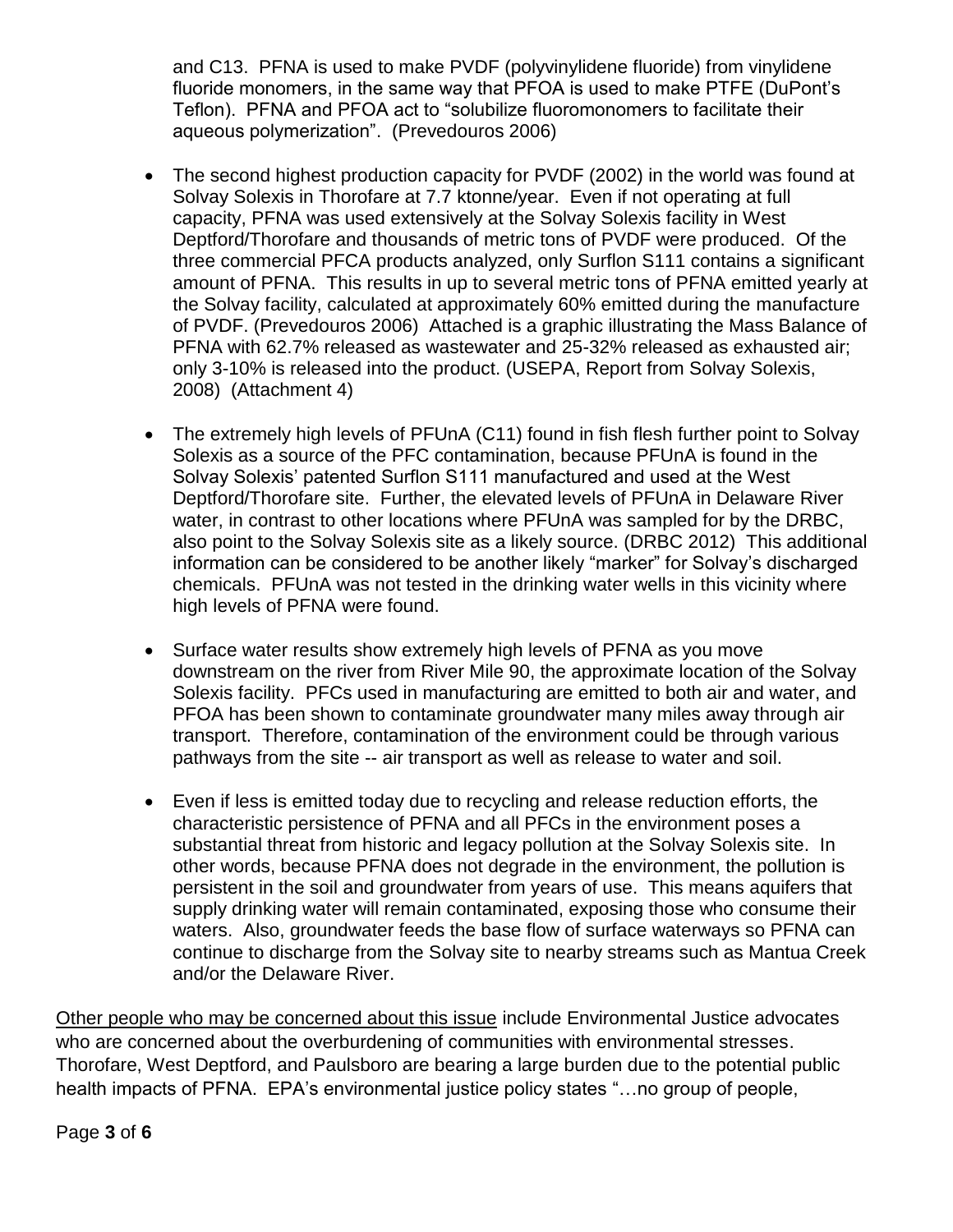including a racial, ethnic, or socioeconomic group, should bear a disproportionate share of the negative environmental consequences resulting from industrial, municipal, and commercial operations …".

West Deptford/Thorofare, the areas surrounding the Solvay Solexis facility and neighboring Paulsboro where the PFNA-contaminated raw water sample was obtained by NJDEP are exposed to a large number of potential pollution sources. Paulsboro in particular is an industrialized borough with many refineries, manufacturing plants, port facilities and laboratory facilities. Paulsboro recently experienced a train derailment that released potentially deadly vinyl chloride to the air and water; a rail yard is housed nearby. These all combine to impose a disproportionately heavy environmental burden, with negative consequences. Photos of the facilities and neighborhoods in the area and news articles about the train derailment are attached. (Attachment 5—package of photos and articles)

Rockwell (April 2013) discusses concerns about those people with higher than average blood serum levels of PFNA. This would almost definitely include people with exposure to high levels of PFNA in drinking water. In particular, raw water from a well used by Paulsboro Water Department has been shown to contain an extremely high level of PFNA, raising a red flag for this Borough. Treatment to remove PFCs has been installed by New Jersey American Water at the water supply that is identified with 72 ng/L in raw water further downriver from Paulsboro, and PFCs are not detected in the finished water from that well (Post 2012). Other sources of drinking water, of which there are many near the Solvay Solexis facility and the known contaminated drinking water wells in the region, may also be contaminated but no other testing has been conducted.

The public health concerns expand throughout the region of the Delaware River Estuary, where PFNA has been found at remarkably high concentrations. Residents of this region are likely exposed to PFNA through other routes besides drinking water, including consumption of contaminated local fish. Other possible exposure sources such as air contamination, soil contamination, and consumption of fruits and vegetables grown in contaminated soil, have not been studied and need to be investigated. Infants and children may be at especially high risk because they have higher exposures than adults and they are a target for the developmental effects of these chemical. People with higher than average blood serum levels of PFNA due to occupational exposure (workers at the facility who live in communities in the region, first responders who may have been exposed during an accidental release, etc.) or other individual characteristics or exposures are also at higher risk. The evidence is clear that the public has been exposed and is likely still being exposed to dangerous levels of PFNA and is unaware of the potential health threats this poses, depriving them of the opportunity to take actions to protect themselves and their families.

Delaware Riverkeeper Network requests that the U.S. Agency for Toxic Substances and Disease Registry conducts a Public Health Assessment to evaluate the public health impacts of PFNA and other PFCs released from the Solvay Solexis site.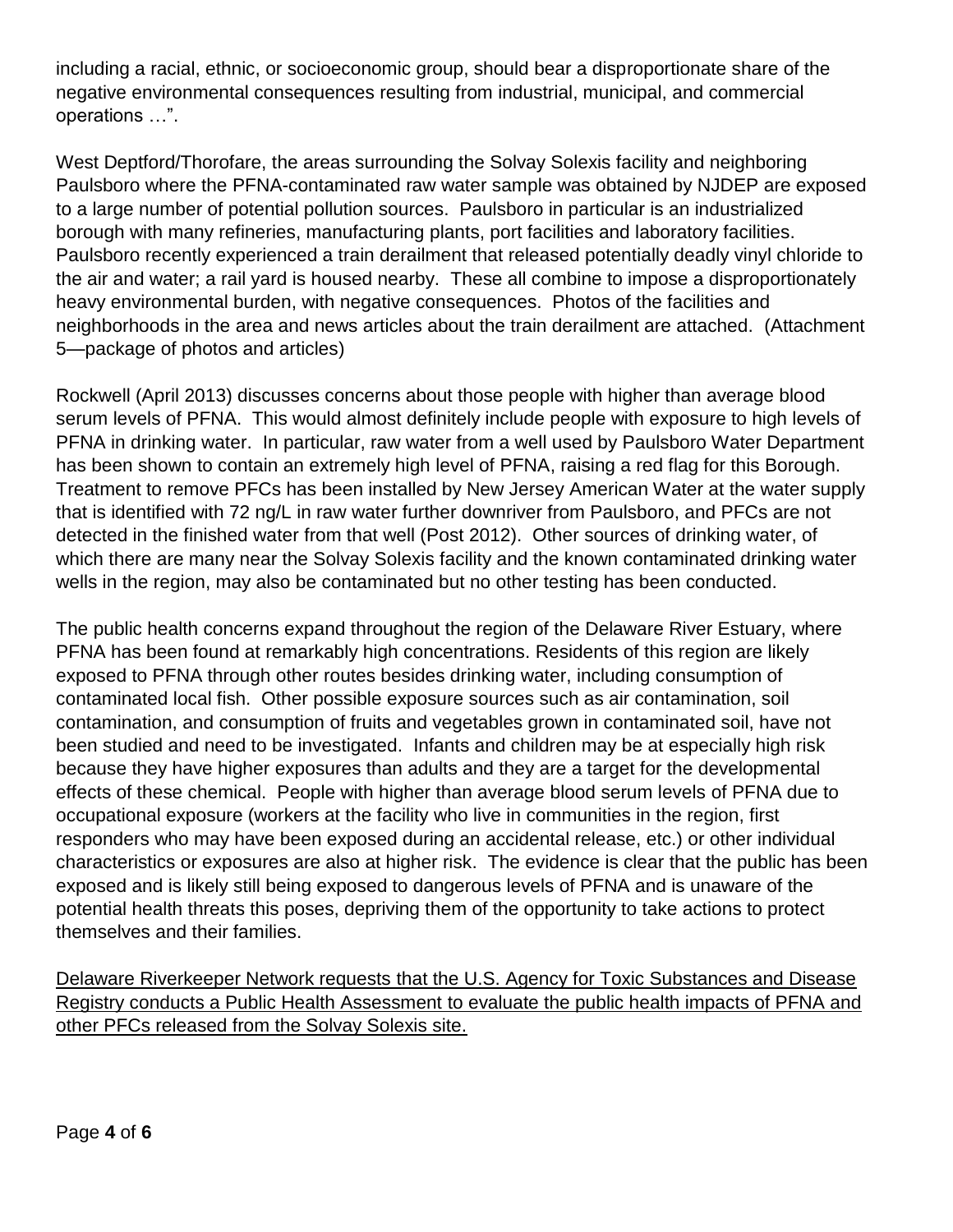Sincerely,

Mayo K. von Rom

Maya van Rossum Tracy Carluccio the Delaware Riverkeeper Deputy Director

Trage Carriao

[tracy@delawareriverkeeper.org](mailto:tracy@delawareriverkeeper.org) 215-369-1188

Attachments (5)

## References

Prevedouros K, Cousins IT, Buck RC, Korzeniowski SH (January 2006). "Sources, fate and transport of perfluorocarboxylates". *Environ Sci Technol.* 40 (1): 32–44. [doi](http://en.wikipedia.org/wiki/Digital_object_identifier)[:10.1021/es0512475.](http://dx.doi.org/10.1021%2Fes0512475) [PMID](http://en.wikipedia.org/wiki/PubMed_Identifier) [16433330.](http://www.ncbi.nlm.nih.gov/pubmed/16433330) [Supporting Information](http://pubs.acs.org/doi/suppl/10.1021/es0512475/suppl_file/es0512475.pdf) (PDF)

Rockwell CE, Turley AE, Cheng X, Fields PE, Klaassen CD (April 2013) Acute Immunotoxic Effects of Perfluorononanoic Acid (PFNA) in C57BL/6 Mice. Clin Exp Pharmacol S4: 002. doi:10.4172/2161-1459.S4-002

United States Environmental Protection Agency, Solid Waste and Emergency Response (5106P) "Emerging Contaminants – Perfluorooctane Sulfonate (PFOS) and Perfluorooctanoic Acid (PFOA)". EPA 505-F-11-002. May 2012

Antonia M. Calafat, Lee-Yang Wong, Zsuzsanna Kuklenyik, John A. Reidy, and Larry L. Needham (2007). "Polyfluoroalkyl Chemicals in the U.S. Population: Data from the National Health and Nutrition Examination Survey (NHANES) 2003–2004 and Comparisons with NHANES 1999– 2000". Environmental Health Perspectives. VOLUME 115 | NUMBER 11 | November 2007

Gloria B. Post, Ph.D., D.A.B.T. NJDEP Office of Science (June 2013). "Perfluorinated Chemicals (PFCs), Emerging Drinking Water Contaminants" presentation to Delaware River Basin Commission Toxics Advisory Committee.

A. Ronald MacGillivray, Delaware River Basin Commission (July 2012). "Contaminants of Emerging Concern in the Tidal Delaware River, Pilot Monitoring Survey 2007-2009".

A. Ronald MacGillivray, Ph.D. Delaware River Basin Commission Source Water Collaborative Webinar (September 2012). "Contaminants of Emerging Concern in the Tidal Delaware River Pilot Monitoring Survey 2007-2009" Power Point Presentation.

Link locations

USEPA Stewardship Program:<http://www.epa.gov/epahome/pdf.html>

Solvay Solexis Report to USEPA Stewardship Program, 2008: [www.epa.gov/opptintr/pfoa/pubs/!Solvay%20Solexis%20report.pdf](http://www.epa.gov/opptintr/pfoa/pubs/!Solvay%20Solexis%20report.pdf)

Page **5** of **6**